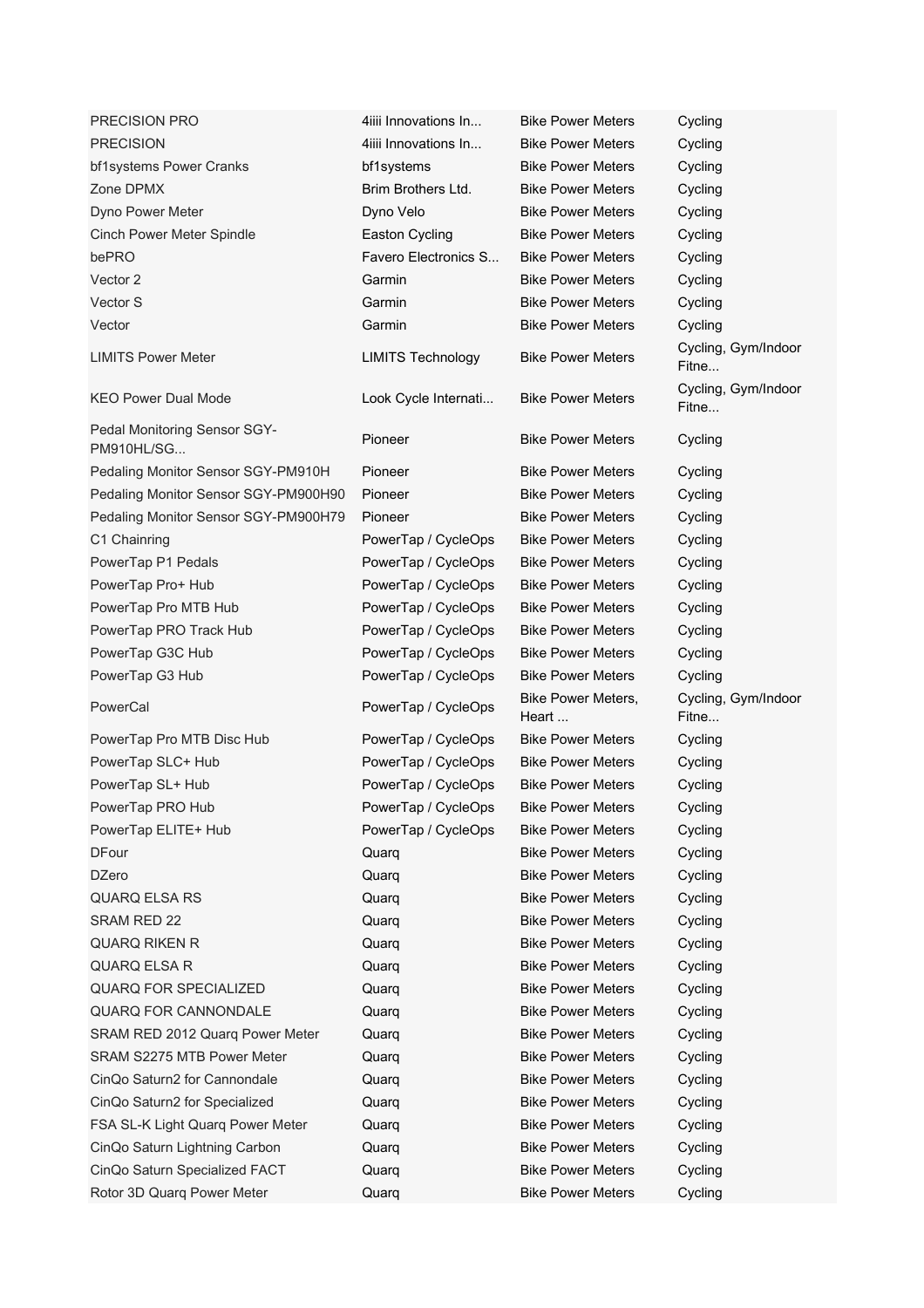| CinQo Saturn FSA Team Issue                              | Quarq                          | <b>Bike Power Meters</b> | Cycling                      |
|----------------------------------------------------------|--------------------------------|--------------------------|------------------------------|
| CinQo Saturn SRAM S900                                   | Quarq                          | <b>Bike Power Meters</b> | Cycling                      |
| 2INPOWER                                                 | <b>ROTOR Bike</b><br>Component | <b>Bike Power Meters</b> | Cycling, Gym/Indoor<br>Fitne |
| <b>INpower</b>                                           | <b>ROTOR Bike</b><br>Component | <b>Bike Power Meters</b> | Cycling                      |
| <b>ROTOR Power</b>                                       | <b>ROTOR Bike</b><br>Component | <b>Bike Power Meters</b> | Cycling                      |
| power2max NG                                             | Saxonar power2max              | <b>Bike Power Meters</b> | Cycling                      |
| power2max MTB ROTOR 3D PLUS<br>(multiple                 | Saxonar power2max              | <b>Bike Power Meters</b> | Cycling                      |
| power2max MTB ROTOR 3D (multiple<br>chain                | Saxonar power2max              | <b>Bike Power Meters</b> | Cycling                      |
| power2max road Tune Smart Foot W<br>(BCD                 | Saxonar power2max              | <b>Bike Power Meters</b> | Cycling                      |
| power2max road Tune Smart Foot (BCD<br>11                | Saxonar power2max              | <b>Bike Power Meters</b> | Cycling                      |
| power2max road Lightning (BCD 110 or 1 Saxonar power2max |                                | <b>Bike Power Meters</b> | Cycling                      |
| power2max road BOR RR666 (BCD 110 or<br>1                | Saxonar power2max              | <b>Bike Power Meters</b> | Cycling                      |
| power2max road TA Vega (BCD 110 or<br>130                | Saxonar power2max              | <b>Bike Power Meters</b> | Cycling                      |
| power2max road TA Carmina (BCD110 or<br>1                | Saxonar power2max              | <b>Bike Power Meters</b> | Cycling                      |
| power2max road SRAM S900 (BCD 110 or<br>1                | Saxonar power2max              | <b>Bike Power Meters</b> | Cycling                      |
| power2max ROTOR Agilis (BCD 110 or<br>130                | Saxonar power2max              | <b>Bike Power Meters</b> | Cycling                      |
| power2max road ROTOR 3D PLUS (BCD<br>110                 | Saxonar power2max              | <b>Bike Power Meters</b> | Cycling                      |
| power2max road ROTOR 3D (BCD 110 or<br>13                | Saxonar power2max              | <b>Bike Power Meters</b> | Cycling                      |
| <b>Crankset with Power Meter</b>                         | Shimano                        | <b>Bike Power Meters</b> | Cycling                      |
| <b>XX1 Power Meter</b>                                   | <b>SRAM</b>                    | <b>Bike Power Meters</b> | Cycling, Gym/Indoor<br>Fitne |
| SRAM RED 22 Quarq Power Meter                            | <b>SRAM</b>                    | <b>Bike Power Meters</b> | Cycling                      |
| S975 Quarq Power Meter                                   | <b>SRAM</b>                    | <b>Bike Power Meters</b> | Cycling                      |
| MTB PowerMeter Tune Smart Foot Triple                    | <b>SRM</b>                     | <b>Bike Power Meters</b> | Cycling                      |
| MTB PowerMeter FSA K-Force light Tripl                   | <b>SRM</b>                     | <b>Bike Power Meters</b> | Cycling                      |
| <b>MTB PowerMeter FSA Afterburner</b>                    | <b>SRM</b>                     | <b>Bike Power Meters</b> | Cycling                      |
| MTB PowerMeter Cannondale Triple                         | <b>SRM</b>                     | <b>Bike Power Meters</b> | Cycling                      |
| PowerMeter Handbike                                      | <b>SRM</b>                     | <b>Bike Power Meters</b> | Cycling                      |
| PowerMeter Tune Smart Foot Compact                       | <b>SRM</b>                     | <b>Bike Power Meters</b> | Cycling                      |
| PowerMeter Tune Smart Foot Standard                      | <b>SRM</b>                     | <b>Bike Power Meters</b> | Cycling                      |
| <b>PowerMeter Track</b>                                  | <b>SRM</b>                     | <b>Bike Power Meters</b> | Cycling                      |
| PowerMeter SRAM S975 Standard (GXP or                    | <b>SRM</b>                     | <b>Bike Power Meters</b> | Cycling                      |
| PowerMeter SRAM S975 Compact (GXP or<br>B                | <b>SRM</b>                     | <b>Bike Power Meters</b> | Cycling                      |
| PowerMeter Specialized Compact                           | <b>SRM</b>                     | <b>Bike Power Meters</b> | Cycling                      |
| PowerMeter Specialized Standard                          | <b>SRM</b>                     | <b>Bike Power Meters</b> | Cycling                      |
| PowerMeter Shimano 7950 Compact                          | <b>SRM</b>                     | <b>Bike Power Meters</b> | Cycling                      |
| PowerMeter Shimano 7900 Standard                         | <b>SRM</b>                     | <b>Bike Power Meters</b> | Cycling                      |